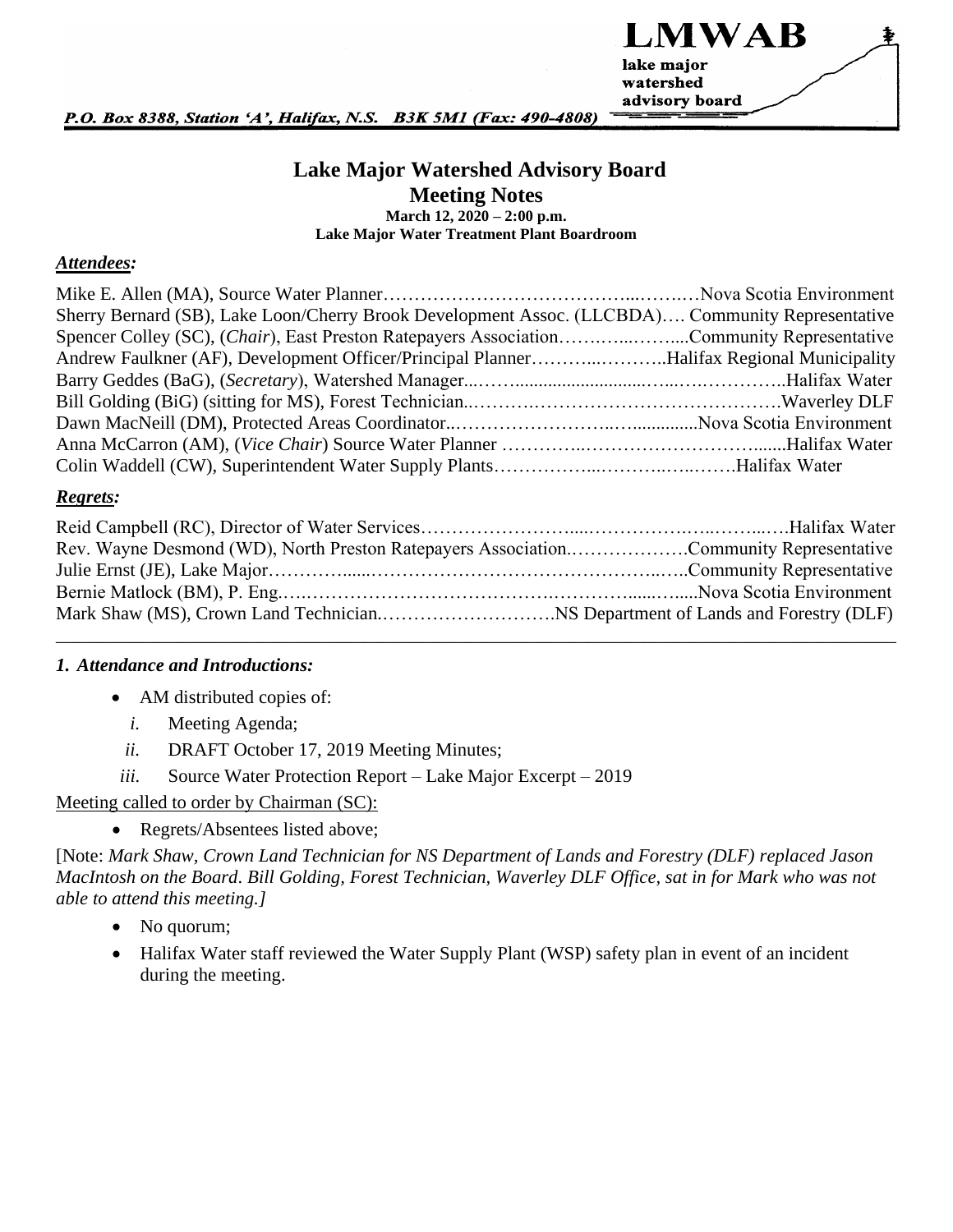|    | 2. Review of Meeting:                                                                                                                                                                                                                                                                                                                                | <b>Action</b> |
|----|------------------------------------------------------------------------------------------------------------------------------------------------------------------------------------------------------------------------------------------------------------------------------------------------------------------------------------------------------|---------------|
|    | a. Agenda:                                                                                                                                                                                                                                                                                                                                           |               |
|    | adopted without additions from the Board; and                                                                                                                                                                                                                                                                                                        |               |
| b. | Minutes – October 17, 2019:                                                                                                                                                                                                                                                                                                                          |               |
|    | not approved due to lack of quorum.                                                                                                                                                                                                                                                                                                                  |               |
|    | <b>Action: Approve October 17, 2019 Meeting Minutes at next meeting.</b>                                                                                                                                                                                                                                                                             | All           |
|    | 3. Unfinished Business:                                                                                                                                                                                                                                                                                                                              |               |
|    | a. Dams Update (BG/CW):                                                                                                                                                                                                                                                                                                                              |               |
|    | Lake Major Dam:<br>$\bullet$                                                                                                                                                                                                                                                                                                                         |               |
|    | The dam safety review process, conducted every 7 years per the <i>Canadian Dam</i><br>$\bullet$<br><b>Association's Dam Safety Guidelines</b> , found the Lake Major dam required repairs;                                                                                                                                                           |               |
|    | Before construction on the new dam began, short-term emergency measures were<br>$\bullet$<br>applied to hold back the water flow;                                                                                                                                                                                                                    |               |
|    | a dam replacement plan was created; construction began in June 2018 and was<br>completed the fall of 2019;                                                                                                                                                                                                                                           |               |
|    | the new Lake Major dam is a sawtooth pattern (labyrinth) design that is able to hold<br>$\bullet$<br>back 800 linear feet of surface area, much more than a linear design is able to; and is<br>the only one of its kind in Atlantic Canada;                                                                                                         |               |
|    | at the main part of the new dam, the water level height is 19.5 meters; and a<br>$\circ$<br>maximum 21.5 metres at the saddle dam;                                                                                                                                                                                                                   |               |
|    | designed for a 1-100 year rain event with more capability to maintain flow<br>$\circ$<br>downstream using a mechanical gate that opens during low flow periods,<br>whereas the old dam used stop $\log s - a$ manual process – to regulate flow; it also<br>accommodates climate change impacts;                                                     |               |
|    | old dam was susceptible to beaver interference, which the new one is not;                                                                                                                                                                                                                                                                            |               |
|    | Q: How much did the dam raise the lake? Does it impact the Wilderness Area? (DM)<br>A: The new dam raised the lake water level approximately half a metre $(0.5 \text{ m})$ , which does not<br>impact the Wilderness Area. However, a private land flooding easement was created with a<br>landowner because of the rise in shoreline water levels. |               |
|    | <b>Q:</b> Will there be an increase in the alewives (fish species)?<br>A: No. They are very fickle in terms of migration patterns. They spawn in the Lake Major<br>tributaries and run to the Lake beginning mid-May. Their settlement location varies.                                                                                              |               |
|    | The only work left to do regarding the dam replacement is to remove a house on a<br>$\bullet$<br>shoreline property, which must be done during the flush-out period in spring or fall.                                                                                                                                                               |               |
|    | East Lake Dam:<br>i.                                                                                                                                                                                                                                                                                                                                 |               |
|    | through the dam safety review, it was determined that this dam had some leakages;                                                                                                                                                                                                                                                                    |               |
|    | there is concern it could topple;<br>$\bullet$                                                                                                                                                                                                                                                                                                       |               |
|    | this dam consists of a concrete spillway and an earthen embankment that is designed<br>$\bullet$<br>to hold a higher flow, and has some complications;                                                                                                                                                                                               |               |
|    | There are two options: either rehabilitate the dam, or take it out; the latter option is                                                                                                                                                                                                                                                             |               |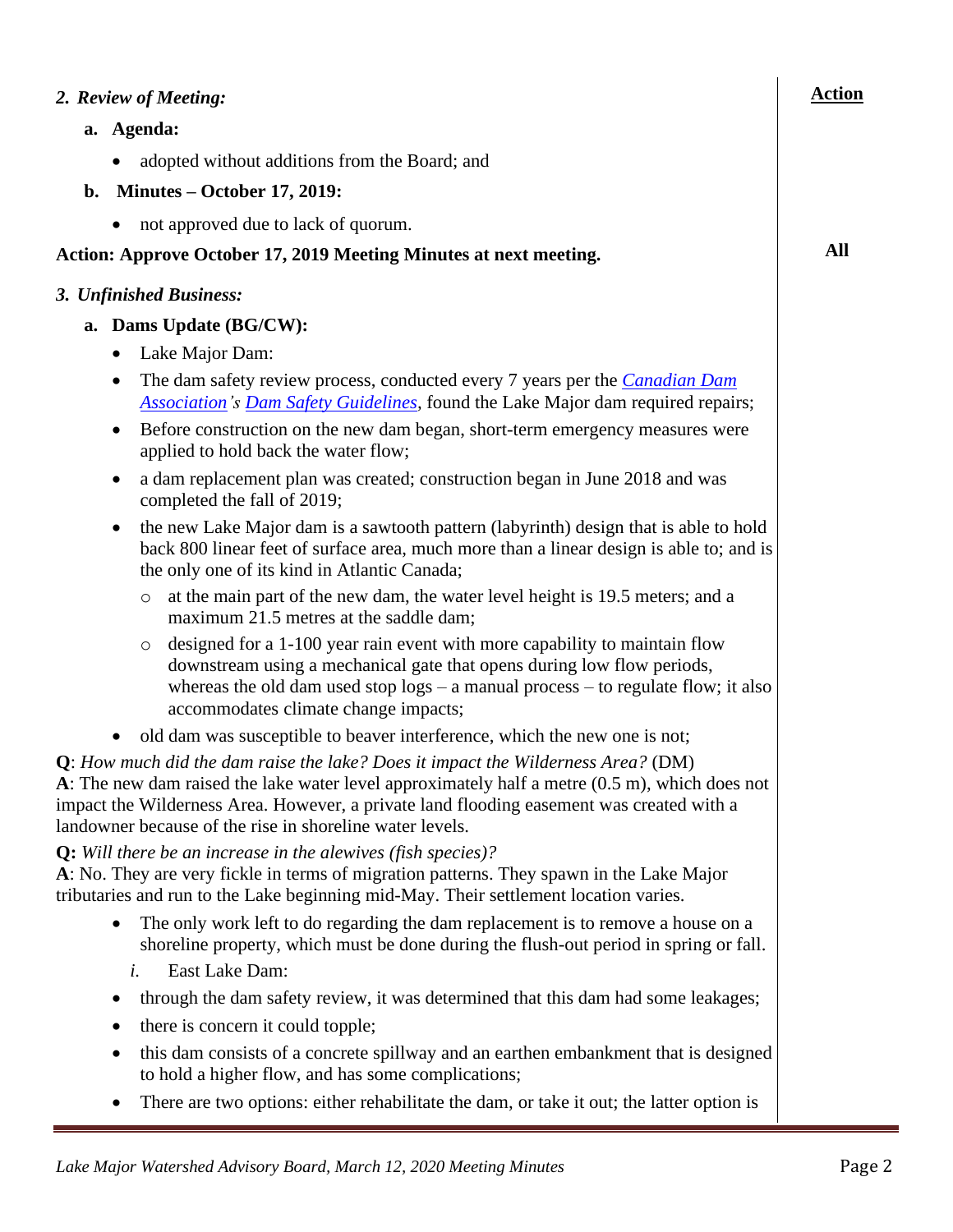| more complicated;                                                                                                                                                                                                                                                                                                                                                                                                                                                                                                                                           | <b>Action</b> |
|-------------------------------------------------------------------------------------------------------------------------------------------------------------------------------------------------------------------------------------------------------------------------------------------------------------------------------------------------------------------------------------------------------------------------------------------------------------------------------------------------------------------------------------------------------------|---------------|
| the new Lake Major (LM) dam provides half the capacity that the East Lake (EL)<br>$\bullet$<br>flow gave because the added height of the new dam holds more water; therefore, the<br>EL dam does not provide as important a function now, i.e., to provide more water in<br>times of low water in LM; however, we still may need flow from EL;                                                                                                                                                                                                              |               |
| Q: Does EL control some of the flow into LM? (MA)<br>A: Yes. With the old LM dam, the ability to control EL's flow was very important for ensuring<br>that enough water could flow over the fish ladder at the LM dam. The intake to the WSP is in<br>relatively shallow water, so during times of drought, there is a risk that the intake pumps won't<br>work properly. Part of LM's infrastructure plan is to put the intake into deeper water to provide<br>more control over water quantity during dry periods, as well as better water quality. (BaG) |               |
| Halifax Water's senior executive will decide what is in store for the EL dam, based<br>$\bullet$<br>on the dam safety assessment report;                                                                                                                                                                                                                                                                                                                                                                                                                    |               |
| There is no timeline to determine the EL dam's fate.<br>$\bullet$                                                                                                                                                                                                                                                                                                                                                                                                                                                                                           |               |
| BG showed a video of the changes since the old dam was in place as well as the<br>$\bullet$<br>changes in landownership. One of the landowners saw the first dam being built and<br>wanted to stay around to see the second one built, which was fulfilled. The video<br>also showed the creation of the new dam installation.                                                                                                                                                                                                                              |               |
| b. Hidden Driveway Signs:                                                                                                                                                                                                                                                                                                                                                                                                                                                                                                                                   |               |
| Two hidden driveway signs were installed two months ago by HRM, with guidance<br>$\bullet$<br>from Halifax Water:                                                                                                                                                                                                                                                                                                                                                                                                                                           |               |
| one sign was required, based on the principles of HRM's Integrated Mobility<br>$\circ$<br>Plan, which includes its Traffic Control Practices and Warrants, guide for traffic<br>coming from North Preston; and                                                                                                                                                                                                                                                                                                                                              |               |
| another was installed at the community's request for traffic coming from Lake<br>$\circ$<br>Major (Westphal);                                                                                                                                                                                                                                                                                                                                                                                                                                               |               |
| AF to determine who could find out about a sign to warn oncoming traffic.                                                                                                                                                                                                                                                                                                                                                                                                                                                                                   | Complete      |
| <b>Action: remove from Agenda</b>                                                                                                                                                                                                                                                                                                                                                                                                                                                                                                                           | AM            |
| <b>SB</b> arrived to the meeting.                                                                                                                                                                                                                                                                                                                                                                                                                                                                                                                           |               |
| c. Lake Major Regulations:                                                                                                                                                                                                                                                                                                                                                                                                                                                                                                                                  |               |
| On-site Sewage Disposal Systems (OSSDS) notifications to Halifax Water:<br>ii.                                                                                                                                                                                                                                                                                                                                                                                                                                                                              |               |
| asking to be notified of all OSSDS applications was triggered by Protected Water<br>Area (PWA) development activity permits and applications that included OSSDS;                                                                                                                                                                                                                                                                                                                                                                                           |               |
| Halifax Water is now receiving automatic notification of all HRM OSSDS<br>$\bullet$<br>applications from NSE;                                                                                                                                                                                                                                                                                                                                                                                                                                               |               |
| most OSSDS applications have been in water supply areas other than in LM's;                                                                                                                                                                                                                                                                                                                                                                                                                                                                                 |               |
| it is important for Halifax Water to know where OSSDS installations are being<br>proposed to help Halifax Water assess risks to the source water supply;                                                                                                                                                                                                                                                                                                                                                                                                    |               |
| Halifax Water will consider how it will accept notification of OSSDS approvals and<br>notifications via the generic email address.                                                                                                                                                                                                                                                                                                                                                                                                                          | Complete      |
| <b>Action: Remove from Agenda.</b>                                                                                                                                                                                                                                                                                                                                                                                                                                                                                                                          |               |
| iii.<br>Swimming in Long Lake:                                                                                                                                                                                                                                                                                                                                                                                                                                                                                                                              | Complete      |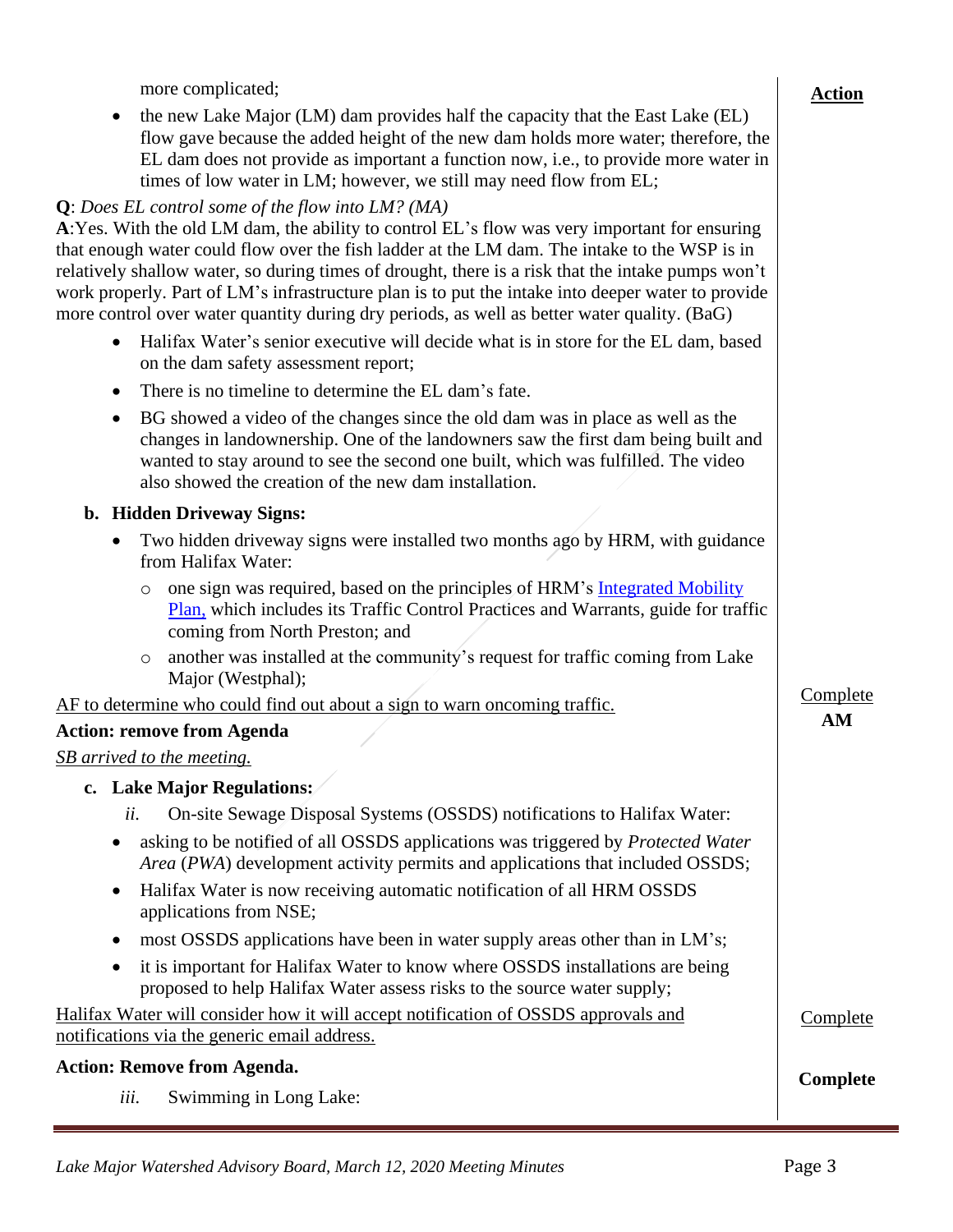# **to Halifax Water and circulated to Board members for review and comment. d. Municipal (wastewater) service extension in Lake Loon/Cherry Brook:**

• BaG contacted the Director of Regulatory Services at Halifax Water regarding the process of extending wastewater services to Lake Loon/Cherry Brook;

• Item deferred – North Preston representative (WD) not available for comment.

**Action: WD will go back to the North Preston Ratepayers Association to discuss writing a letter requesting designating a swimming area in Long Lake. The letter must be addressed** 

- BaG sent SB an email on March 4 with contact information on how to go about asking for service extensions, but SB did not receive it;
- Halifax Water has no control overextending water services, it's an HRM-led process;
- extending service boundaries involves the following, among many other factors:
	- o amending the Bylaw and/or servicing maps through HRM's planning division; and
	- o conducting a study of the number of homes and frontage for pipe infrastructure, for example;
- if approved, residents are responsible for the cost of the service extension to the area through the Local Improvement Charge established and administered by HRM;

## **Q**: *Are they judging it by footage? (SB)*

**A**: That is determined through the engineering study. (AF)

- an exception to the normal service extension process occurs when there is an environmental issue that necessitates servicing; however, even then it is usually a cost-share agreement;
- landowner costs can be paid through cost-sharing, grants, property taxes, subsidies, or a formula;
	- o it is too early to know what Lake Loon/Cherry Brook servicing costs would be;
- a study is required first and even then it is not immediately listed as a project;
	- o there are also no assurances an area would immediately get on the study list;
- there are many factors to consider when extending service boundaries, including cost, council approval, etc.

### **Q:** *Is this staying on the agenda?* (DM)

### **Discussion:**

- The next Agenda item is regarding the letter of support for this issue; at last meeting we left it on the agenda until the LLCBDA expresses their desires. (AM)
- First, the LLCBDA needs to do its own analysis, starting with BG's email; (SB)
- Involving the councillors is step one, to provide advice and answer questions; (AM)
- [Akoma](https://www.akoma.ca/) Centre is looking at developing the NS Home for Coloured Children and wants water services brought to the community; could partner in this exercise  $(SB/SC);$
- failing septic systems is a risk to the watershed; having water services helps protect the water supply; the Bundy Lane development application triggered this item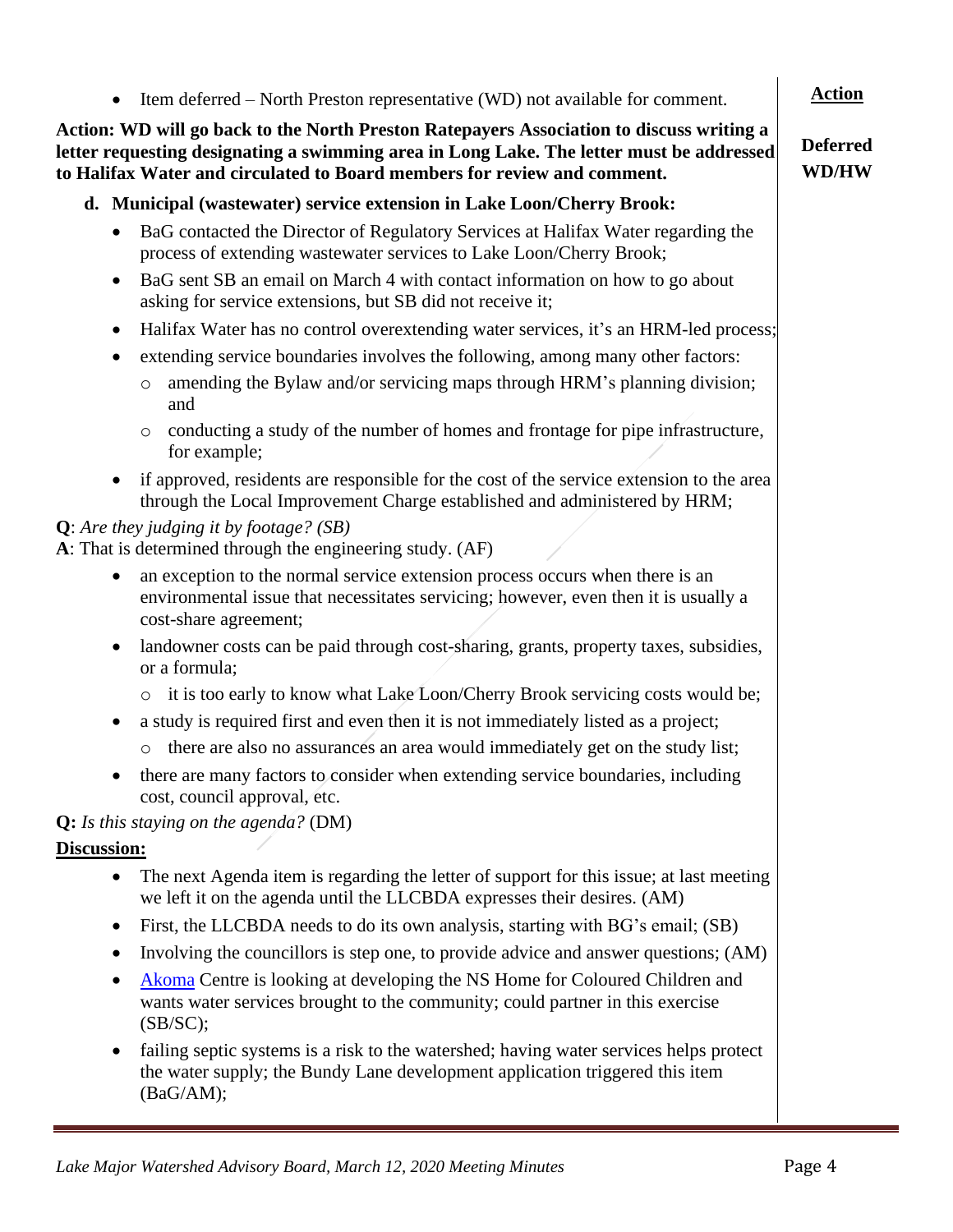| The LMWAB would write a letter of support if it benefits the watershed;                                                                                                                                                                                                                                                                                                                                                                                                                      | <b>Action</b>                                    |  |  |
|----------------------------------------------------------------------------------------------------------------------------------------------------------------------------------------------------------------------------------------------------------------------------------------------------------------------------------------------------------------------------------------------------------------------------------------------------------------------------------------------|--------------------------------------------------|--|--|
| A: Keep on the Agenda.                                                                                                                                                                                                                                                                                                                                                                                                                                                                       |                                                  |  |  |
| Halifax Water to contact SB about a presentation to the Cherry Brook community to provide a<br>better understanding on what is entailed in municipal sewage system development.                                                                                                                                                                                                                                                                                                              | Complete                                         |  |  |
| Action: The Board supports sending a letter to HRM and Halifax Water, at the request of<br>the LLCBDA, in support of extending municipal services into the Lake Loon/Cherry<br>Brook area of the watershed, as a means of reducing the risk of contamination from<br><b>OSSDS</b> to the water supply.                                                                                                                                                                                       | <b>Pending</b><br>response from<br><b>LLCBDA</b> |  |  |
| e. Nova Scotia Lands Montague Mines Remediation:                                                                                                                                                                                                                                                                                                                                                                                                                                             |                                                  |  |  |
| Intrinsik Team consultants have been commissioned by Nova Scotia Lands to create<br>a Conceptual Closure Study for the Historic Montague Mines Tailings Area that will<br>provide a basis for developing reclamation strategies to reduce the risks associated<br>with arsenic and mercury levels as well as mitigate current acidic conditions and<br>potential acidification of tailings of the old Montague Mines area in the future<br>through a proposed 3-phased construction project; |                                                  |  |  |
| The purpose of the Study is to determine whether it should be cleaned up, or capped,<br>٠<br>or left alone or some other solution;                                                                                                                                                                                                                                                                                                                                                           |                                                  |  |  |
| the Study defines three proposed construction phases (see Figure 1 on page 10):<br>$\bullet$                                                                                                                                                                                                                                                                                                                                                                                                 |                                                  |  |  |
| the first is at the mine site, on Crown land-only high priority areas, which is<br>$\circ$<br>outside the Lake Major (LM) watershed area;                                                                                                                                                                                                                                                                                                                                                    |                                                  |  |  |
| construction phases 2 and 3 are in tailings areas within the LM watershed areas;<br>$\circ$                                                                                                                                                                                                                                                                                                                                                                                                  |                                                  |  |  |
| Greyed area (see Figure 3 on page 11) is Crown Land in Phase 2;<br>$\circ$                                                                                                                                                                                                                                                                                                                                                                                                                   |                                                  |  |  |
| Parts of Phase 2 (low priority on and off Crown Land areas) and parts of phase 3<br>$\circ$<br>(off Crown lands) could affect the LM watershed area (see Figure 2 on page 10),<br>especially through Flat Barren Brook (see Figure 4 on page 11), which splits in<br>two directions, one flowing through Construction Phase 2 and the other through<br>Construction Phase 3, before they merge and drain into Lake Major;                                                                    |                                                  |  |  |
| Intrinsik is working with Halifax Water to identify potential negative impacts the<br>exploratory, or construction activity may pose on the LM water supply;                                                                                                                                                                                                                                                                                                                                 |                                                  |  |  |
| Intrinsik proposes installing monitoring wells (see <i>Figure 3</i> on page 11) to sample<br>٠<br>for arsenic and mercury to determine whether those chemicals could be released if<br>the area is disturbed during proposed construction;                                                                                                                                                                                                                                                   |                                                  |  |  |
| C means core samples; PZ means piezometer which provides samples of shallow<br>$\circ$<br>groundwater near the water table and somewhat below the water table, to<br>determine the water quality down the road if the area is disturbed;                                                                                                                                                                                                                                                     |                                                  |  |  |
| BaG recently visited the proposed construction phase sites in the Lake Major<br>$\bullet$<br>watershed area with the consultants:                                                                                                                                                                                                                                                                                                                                                            |                                                  |  |  |
| some of the areas will be left undisturbed because they are sufficiently vegetated,<br>$\circ$<br>indicating that there is not a high level of contamination (arsenic and mercury);<br>also, disturbing the area could unearth contaminants;                                                                                                                                                                                                                                                 |                                                  |  |  |
| Halifax Water is concerned about Phase 2 construction in the watershed: if the area<br>$\bullet$<br>is disturbed, there would be free flow into the lake through Flat Barren Brook that<br>could lead to an increase in arsenic levels in the lake, if contained in the runoff;                                                                                                                                                                                                              |                                                  |  |  |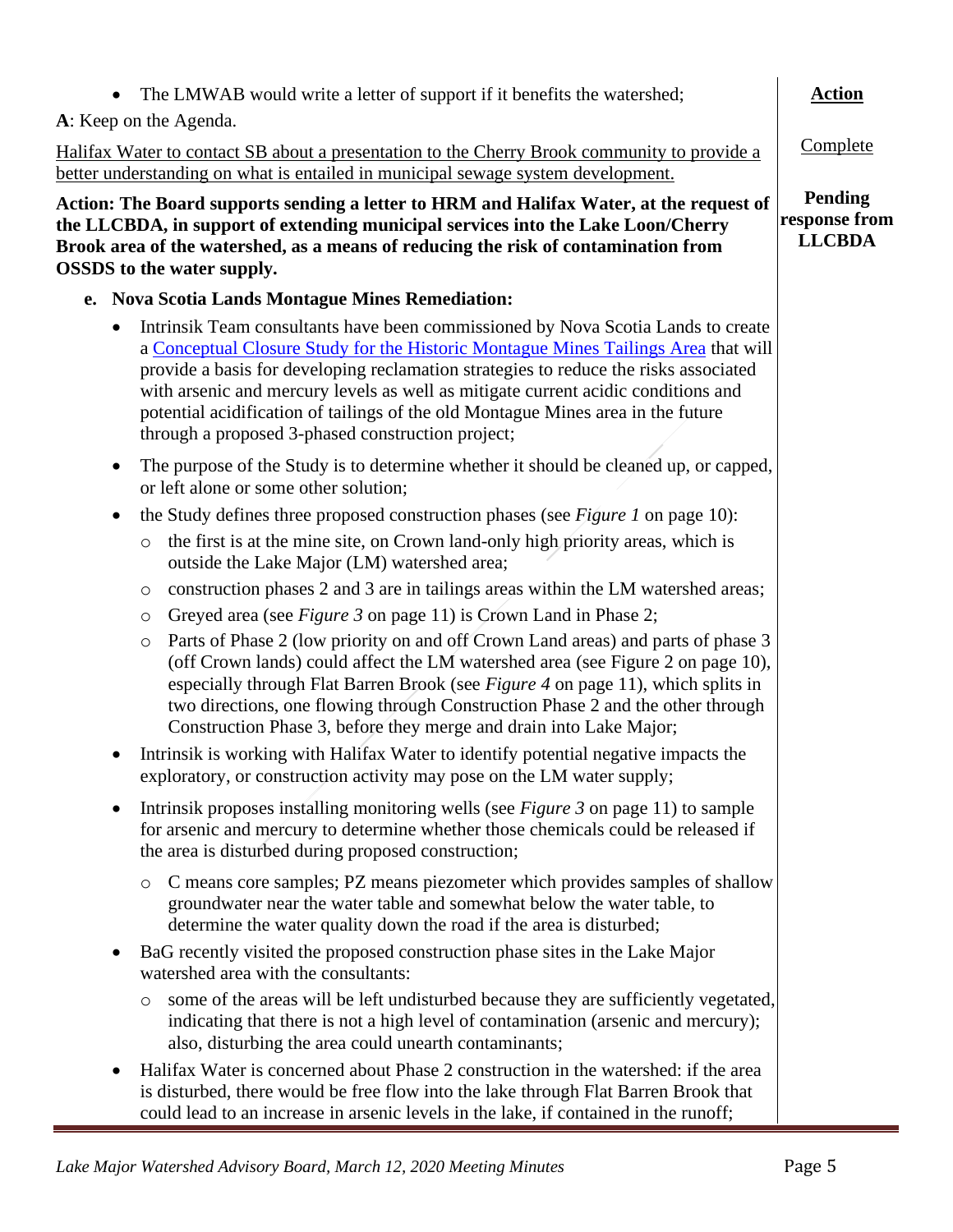|                  | CW and BaG will be involved in guiding where the core samples will occur;                                                                                                                                                                   | <b>Action</b> |
|------------------|---------------------------------------------------------------------------------------------------------------------------------------------------------------------------------------------------------------------------------------------|---------------|
|                  | allowing drill rigs on top of contaminated soil is an intrusive exercise that could<br>$\circ$<br>have undesirable consequences for the watershed;                                                                                          |               |
|                  | Halifax Water provided Intrinsik with its <b>Best Management Practices</b> (BMP) and<br>$\circ$<br>requested that hand tools be used instead of drill rigs to get down into the water<br>table to determine the contamination levels there; |               |
| $\bullet$        | BaG and CW have visited the watershed sites with the consultant and drill riggers to<br>do a follow-up field review;                                                                                                                        |               |
|                  | More discussions to follow;<br>$\circ$                                                                                                                                                                                                      |               |
|                  | <b>Q</b> : What is the vintage of the mining activity? (MA)<br>A: Mining at Montague Mines was carried out continuously from 1865 to 1928. (Intrinsik)                                                                                      |               |
|                  | Intrinsik still needs to determine the status of the PWA wetlands:                                                                                                                                                                          |               |
|                  | a wetland inside a PWA is considered a Wetland of Special Significance (WSS),<br>$\circ$<br>as defined in the Nova Scotia Wetland Conservation Policy;                                                                                      |               |
|                  | disturbing WSS require Ministerial approval;<br>$\circ$                                                                                                                                                                                     |               |
|                  | since 2008, Halifax Water has been gathering surface water data monthly $-$ when the<br>creek runs – at Flat Barren Brook, the results of which we can share with the<br>consultants;                                                       |               |
|                  | <b>Q</b> : When you are gathering samples are you seeing any increase in Arsenic?(SB)<br>A: The numbers are pretty flat – they are stable. (BaG)                                                                                            |               |
|                  | Send link to Montague Mines Reclamation Report to Board members.                                                                                                                                                                            | Complete      |
| 4. New Business: |                                                                                                                                                                                                                                             |               |
|                  | a. Source Water Protection Plan Report:                                                                                                                                                                                                     |               |
|                  | The first 9 pages of the SWPP Report is the general report and the last few pages (10-13) are<br>specific to the Lake Major watershed area:                                                                                                 |               |
|                  | Advisory Board meetings: Per the Terms of Reference, we have met twice a year;                                                                                                                                                              |               |
|                  | Lake Major Newsletter: We used to publish two Lake Major Newsletters per year,<br>but we are cutting that back to one per year due to resource constraints;                                                                                 |               |
|                  | N. Preston Days: a community and commercial clean up with HRM, Halifax Water<br>and the Councillor resulted in a successful clean-up;                                                                                                       |               |
| $\bullet$        | Upper Governor Road: was developed as an alternate route and never used as<br>intended; i.e. development, so there are no lights or houses to deter unauthorized and<br>illegal activities from occurring;                                  |               |
|                  | Halifax Water installed surveillance cameras along the road;<br>$\circ$                                                                                                                                                                     |               |
|                  | suspicious activity is reported to the RCMP;<br>$\circ$                                                                                                                                                                                     |               |
| $\bullet$        | Salvage yard: under the Land Use Bylaw, a non-conforming use salvage yard spilled<br>outside the boundary and needed to be reined-in;                                                                                                       |               |
|                  | the issue has been dealt with, the landowner has complied with the bylaw<br>$\circ$<br>regulations and monitoring of activity continues;                                                                                                    |               |
|                  | Land Swap: Halifax Water has been working on a 1000-acre land swap for the last<br>8-9 years; there is a checkerboard pattern of landownership between NSE, DLF and                                                                         |               |

Ė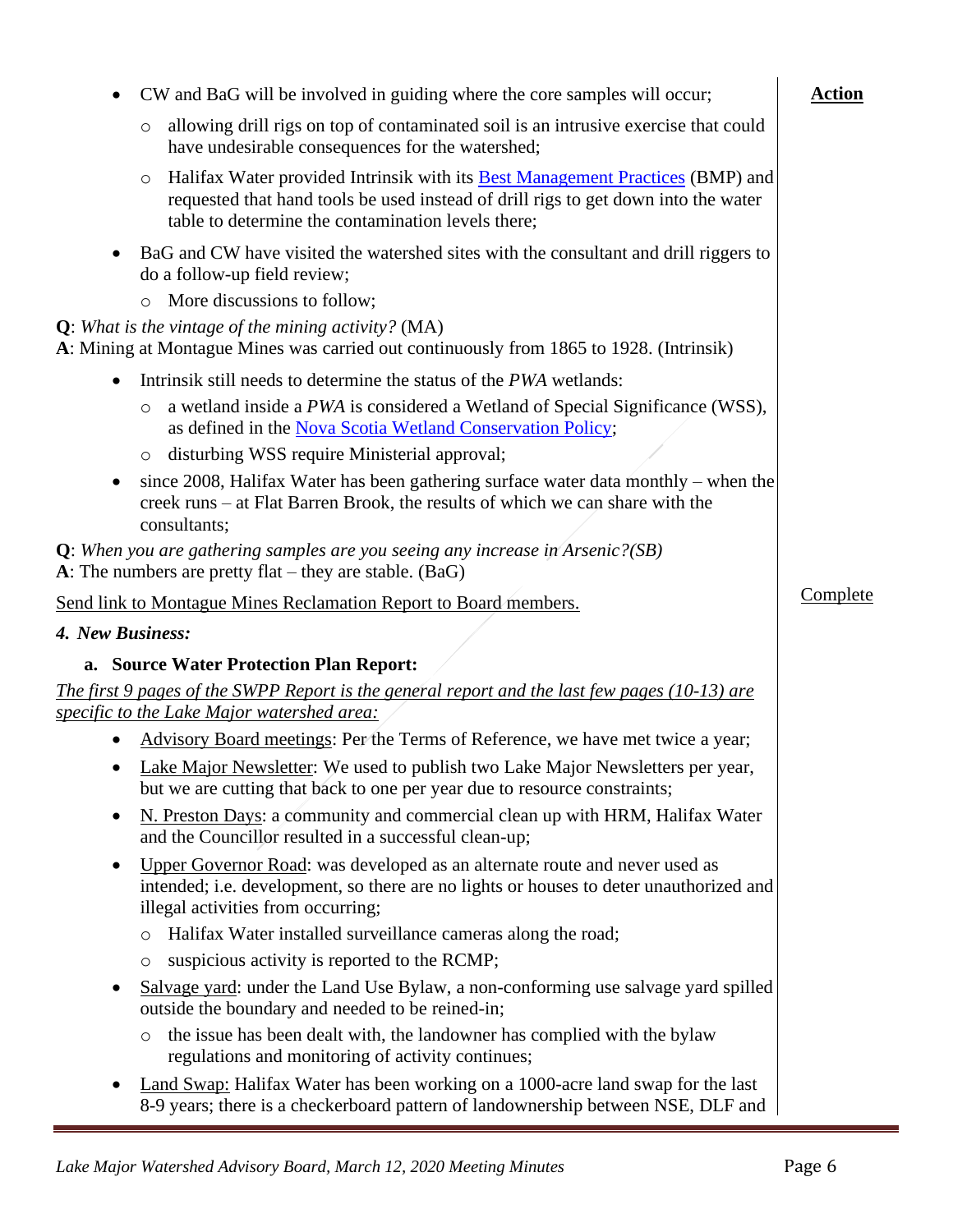Halifax Water on either side of Lake Major; a land swap would put provincial ownership on the east side of the lake and Halifax Water ownership on the west;

- o staff-changes slowed the progress of this land swap;
- o for conservation purposes and for DLF, the land swap would alleviate the various regulation enforcement inefficiencies currently in play and allow all parties to conduct enforcement more efficiently;
- o for example, increased recreational activity in the Spider Lake area, through Halifax Water lands, needs to be curtailed; the land swap would help to facilitate Halifax Water's ability to enforce regulations there;
- Forest management: conducting any forestry activity over 50 acres requires a forest management plan, according to provincial forestry regulations. BaG showed a 4-year timescale of forestry activity conducted inside the watershed area, but the cut area was just under 50 acres. The family owns the land and wants to harvest wood to create building lots for family who wish to develop there. Halifax Water shared its BMPs and the *PWA* regulations and will continue to monitor that location.
- Mining Exploration: two (2) new mining exploration licenses were issued in 2019. These were submitted just after May 2019:
	- o The company provided a land access form to Halifax Water this year, where the details of the company were revealed. Halifax Water only wants to ensure the explorers have the correct protection procedures in place. Mineral exploration is permitted with landowner permission to access the land they wish to explore.
- Montague Mines: Already discussed.
- LM water quality: (CW)
	- o Water Quality is improving in terms of organic colour, which continually increased after hurricane Juan in 2003 due to leaching of organics from blown over trees, until values crested in 2013-2014. They continue to subside indicating the watershed has healed. Less colour means fewer chemicals required to treat the water.
	- $\circ$  However, we have encountered issues in the water supply plant (WSP) due to increased Total Organic Carbons (TOC). Enhanced monitoring is being conducted to determine the contributing factors. The cause is probably due to higher water levels around the shoreline, causing more organisms to float into the Lake; what was at the shoreline after the hurricane, such as dead wood is now washing into the lake due to the higher water level around the shoreline caused by the new dam. Additional products are being added to the water treatment process to make the water clearer;

**Q**: *Would the new Lake Major dam structure change the mixing pattern of the lake? (MA)* **A**: It is more likely to slow down the mixing rather than the other way around. Also, the increase in retention time can change the biological make-up of the lake, giving more time for organisms to grow and more issues for balance; the turnover of the lake is more in terms of minutes and seconds than previously. That would be averaged over the year. Right now, there is probably not much difference.

> o 2.5 million dollars has been spent for water treatment chemicals, over and above the general operating costs for energy and residuals, to treat the water over the past 10 years from the impacts of Juan, which is a significant impact to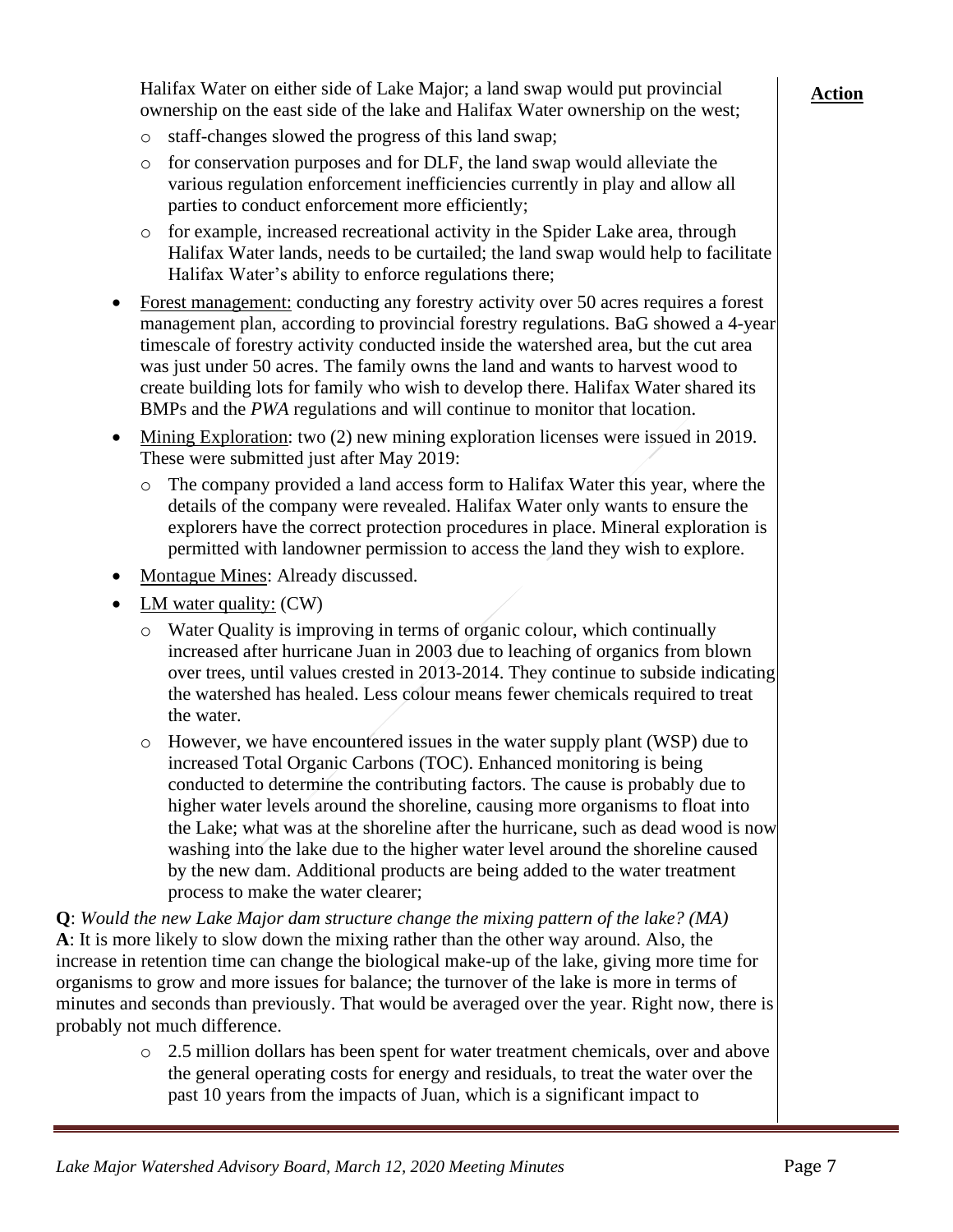|           |            | operations;                                                                                                                                                                                                                                                                                                                                                                                                                                                                             | <b>Action</b> |
|-----------|------------|-----------------------------------------------------------------------------------------------------------------------------------------------------------------------------------------------------------------------------------------------------------------------------------------------------------------------------------------------------------------------------------------------------------------------------------------------------------------------------------------|---------------|
|           | $\circ$    | a more robust monitoring program helps us make better asset decisions for the<br>health of the water quality;                                                                                                                                                                                                                                                                                                                                                                           |               |
|           | $\circ$    | the challenge for water treatment is a more robust water treatment program;                                                                                                                                                                                                                                                                                                                                                                                                             |               |
|           | $\circ$    | pH in 1999 was 5.2; now it is 5.4 and 5.6; every one-point magnitude amounts to<br>300-fold over that period, which affects the chemical additives that are needed to<br>treat the water.                                                                                                                                                                                                                                                                                               |               |
|           |            | Action: If changes are needed to the report please forward them to BaG before March 30.                                                                                                                                                                                                                                                                                                                                                                                                 | All           |
| $\bullet$ |            | A couple of the parameters listed in the SWPP report Appendix required changes to<br>micrograms per litre, which satisfies DM's previous request to correct them.                                                                                                                                                                                                                                                                                                                       |               |
| b. Logo   |            |                                                                                                                                                                                                                                                                                                                                                                                                                                                                                         |               |
| $\bullet$ |            | Halifax Water underwent a new branding exercise;                                                                                                                                                                                                                                                                                                                                                                                                                                        |               |
| ٠         |            | Halifax Water communications and AM experimented with adding Halifax Water's<br>branding with some of our community watershed committees/board letterhead,<br>minutes and other publications, but found that doing so confused recipients of letters<br>from the Committees/Boards as to the origins of the letters/newsletters. Halifax<br>Water is a separate entity from the Committees/Boards $-$ it is only one or two voices<br>among many representatives who site on the board. |               |
| $\bullet$ |            | Each Committee/Board will maintain their distinct logo, letterhead, etc., with no<br>Halifax Water logo or branding included, to maintain the distinction;                                                                                                                                                                                                                                                                                                                              |               |
|           |            | Newsletter format reflects the Board's/Committee's identity as well;                                                                                                                                                                                                                                                                                                                                                                                                                    |               |
|           |            | <b>Q</b> : Is updating the LMWAB logo something that the Board wants to update? (AM)<br>A: Yes. Change the contact information on the logo and for the newsletter.                                                                                                                                                                                                                                                                                                                      |               |
|           |            | Action: Update logo as described.                                                                                                                                                                                                                                                                                                                                                                                                                                                       | AM            |
|           |            | <b>5. Landowner Questions/Update</b>                                                                                                                                                                                                                                                                                                                                                                                                                                                    |               |
|           | a. Crown:  |                                                                                                                                                                                                                                                                                                                                                                                                                                                                                         |               |
| $\bullet$ |            | No questions or updates.                                                                                                                                                                                                                                                                                                                                                                                                                                                                |               |
|           |            | b. Halifax Water                                                                                                                                                                                                                                                                                                                                                                                                                                                                        |               |
| $\bullet$ |            | No questions or updates.                                                                                                                                                                                                                                                                                                                                                                                                                                                                |               |
|           | c. Private |                                                                                                                                                                                                                                                                                                                                                                                                                                                                                         |               |
|           |            | No questions or updates.                                                                                                                                                                                                                                                                                                                                                                                                                                                                |               |
|           |            | <b>6. Education Update:</b>                                                                                                                                                                                                                                                                                                                                                                                                                                                             |               |
|           |            | a. Arnold D. Johnson Sr. Water Resources Award Update:                                                                                                                                                                                                                                                                                                                                                                                                                                  |               |
| $\bullet$ |            | The A.D. Johnson Sr. Award is an opportunity for the recipient to have summer<br>employment with Halifax Water, and \$3600 is awarded to full time students enrolled<br>in the Engineering Technology Program;                                                                                                                                                                                                                                                                          |               |
| $\bullet$ |            | Members of the Board are notified when it goes out into the newsletters;                                                                                                                                                                                                                                                                                                                                                                                                                |               |
| ٠         |            | Information about the award is also sent to the Black Education Association, to<br>North Preston Community and Black Cultural centres;                                                                                                                                                                                                                                                                                                                                                  |               |
| ٠         |            | WD said at last meeting that the students don't often enroll in that kind of                                                                                                                                                                                                                                                                                                                                                                                                            |               |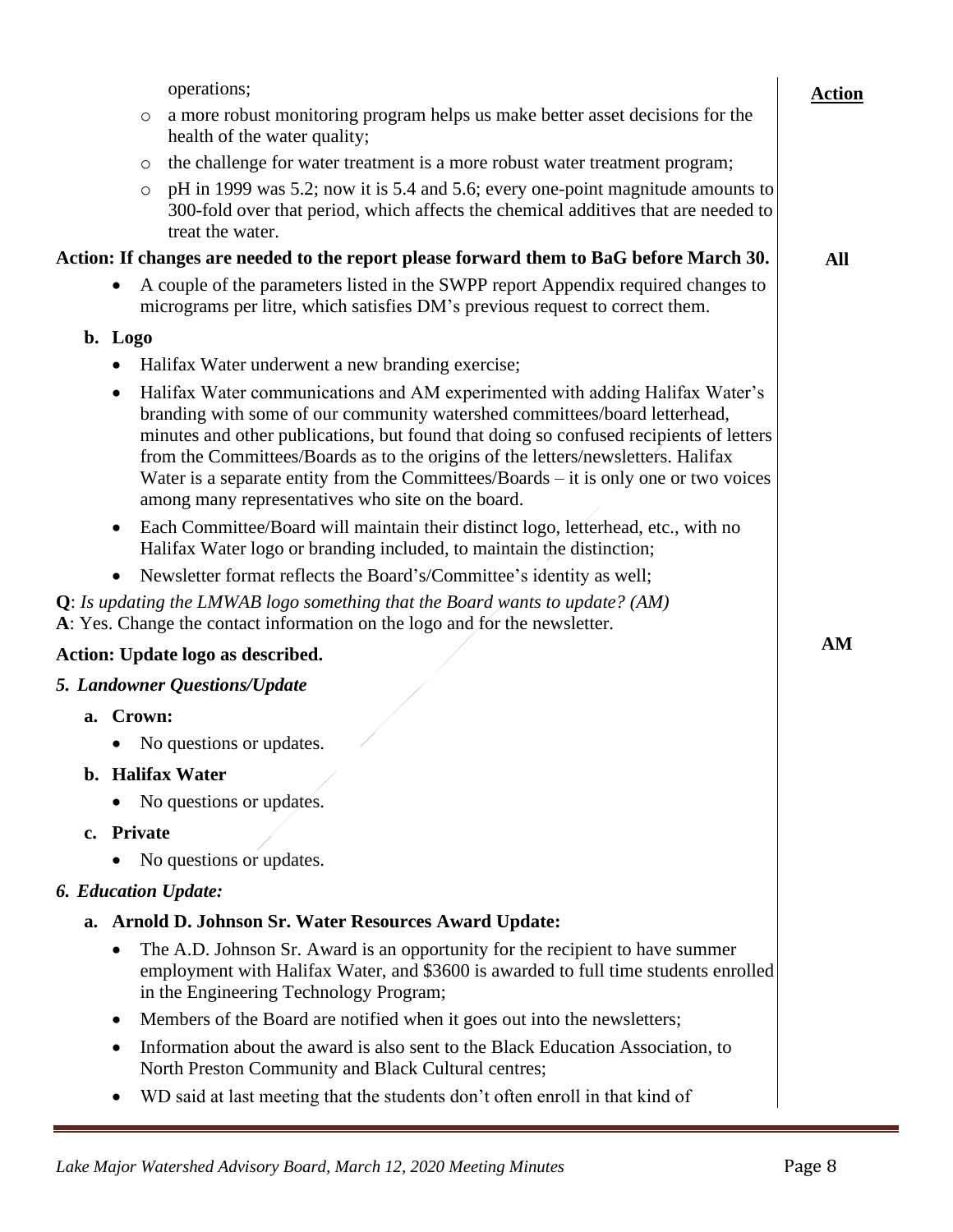| programming;                                                                                                                                                                                                                                                                                                         | <b>Action</b>   |  |
|----------------------------------------------------------------------------------------------------------------------------------------------------------------------------------------------------------------------------------------------------------------------------------------------------------------------|-----------------|--|
| $Q$ : Is there another way to partner and give a talk about the benefits of the job that includes a                                                                                                                                                                                                                  |                 |  |
| tour of the facility? $(CW)$<br>A: That's a good idea. (All)                                                                                                                                                                                                                                                         |                 |  |
| A: Now would be a good time to spark an interest. while the land clarification titles process is<br>going on, along with provincial Justice and HRM who have members from various committees<br>on this committee.                                                                                                   |                 |  |
| A: Target African NS students by contacting each school, each school district $-$ go through the<br>coordinator at Auburn High and Cole Harbour Schools.                                                                                                                                                             |                 |  |
| A: A Career Fair is another avenue: Job fairs are held at the YMCA and employment Centre on<br>the Akoma home property. They have rented out space there that look for jobs and employment,<br>especially targeting African NS Youth. Rebecca Skeet is the director at the YMCA. They are<br>renting space at Akoma. | AM              |  |
| Action: Find out and target the program's promotion, which could go so far as to arrange<br>a tour after a presentation.                                                                                                                                                                                             |                 |  |
| Action: Set up a time for another tour of the Lake Major facility for the Board members.                                                                                                                                                                                                                             | <b>AM/BD/CW</b> |  |
| Action: Continue to provide reminders of ADJ Award application deadlines.                                                                                                                                                                                                                                            | AM              |  |
| Leave on agenda to remind community of its availability.<br>$\bullet$                                                                                                                                                                                                                                                |                 |  |
| b. Lake Major Newsletter Update:                                                                                                                                                                                                                                                                                     |                 |  |
| Topics for next newsletter:                                                                                                                                                                                                                                                                                          |                 |  |
| SB profile (picture);<br>$\circ$                                                                                                                                                                                                                                                                                     |                 |  |
| Water Quality Taste Test (Lake Major came in 3 <sup>rd</sup> Place in an Atlantic Canada);<br>O                                                                                                                                                                                                                      |                 |  |
| 7. Municipal Update:                                                                                                                                                                                                                                                                                                 |                 |  |
| Nothing to report.                                                                                                                                                                                                                                                                                                   |                 |  |
| 8. Election of Officers:                                                                                                                                                                                                                                                                                             |                 |  |
| Next election of officers $-$ Fall 2020 $-$ at next meeting.                                                                                                                                                                                                                                                         |                 |  |
| 9. Next Meeting Date/Time:                                                                                                                                                                                                                                                                                           |                 |  |
| Thursday October 8, $2020 - 2:00 - 4:00$ p.m.                                                                                                                                                                                                                                                                        |                 |  |
| 10. Adjournment:                                                                                                                                                                                                                                                                                                     |                 |  |
| 3:45 p.m.                                                                                                                                                                                                                                                                                                            |                 |  |
| CW offered the committee to view the Control Room screen to see the dam operation, which the<br>members did, until 4:00 pm.                                                                                                                                                                                          |                 |  |
|                                                                                                                                                                                                                                                                                                                      |                 |  |

*Respectfully submitted by AM*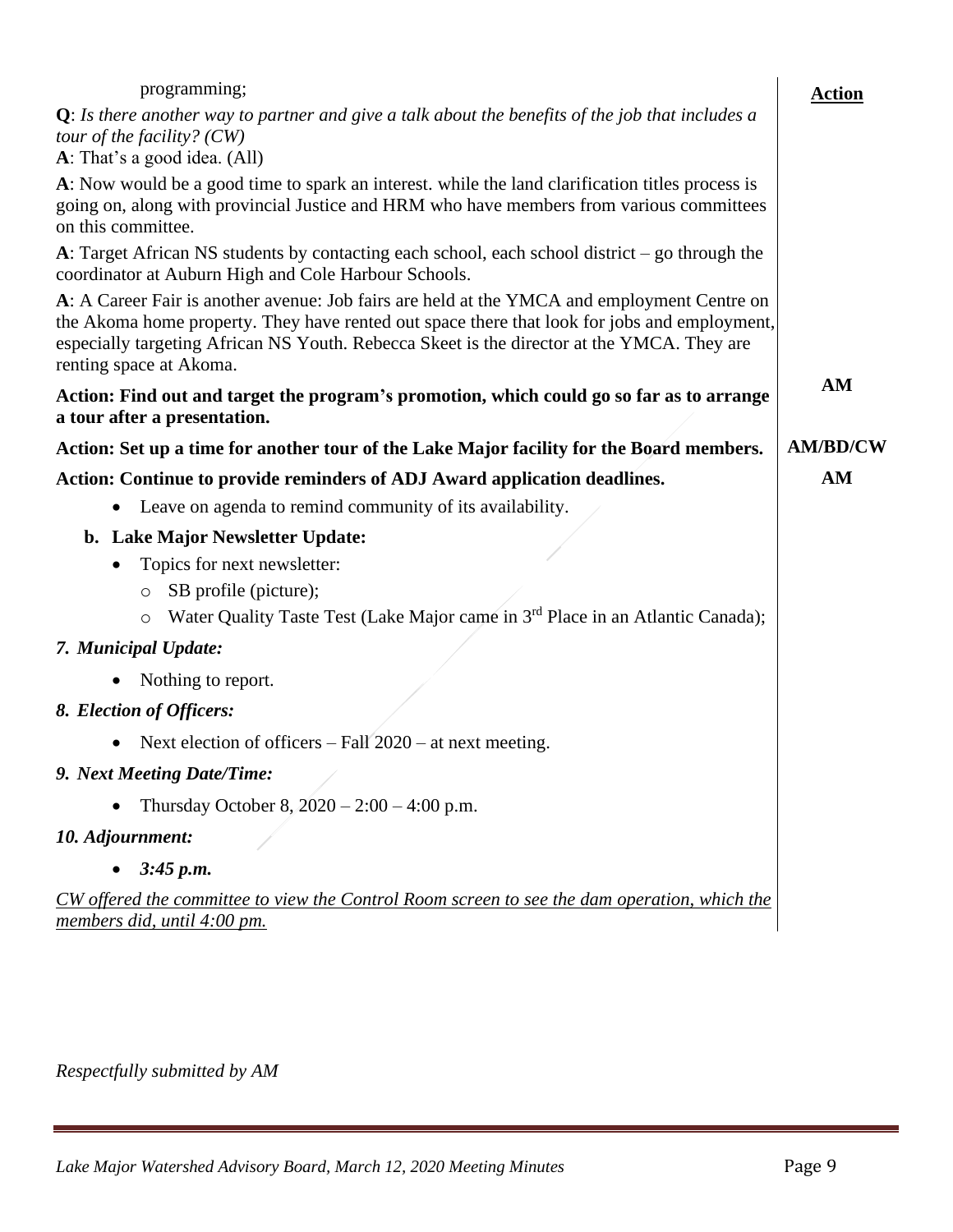

Figure 8-2: Construction Stage 3 - Off Crown Land Areas

<span id="page-9-1"></span><span id="page-9-0"></span>Figure 1 (above): Phases of Montague Mines Construction



Figure 2 (above): Montague Mine Core Sample Test Area of Focus for the LMWAB (Phase 2)